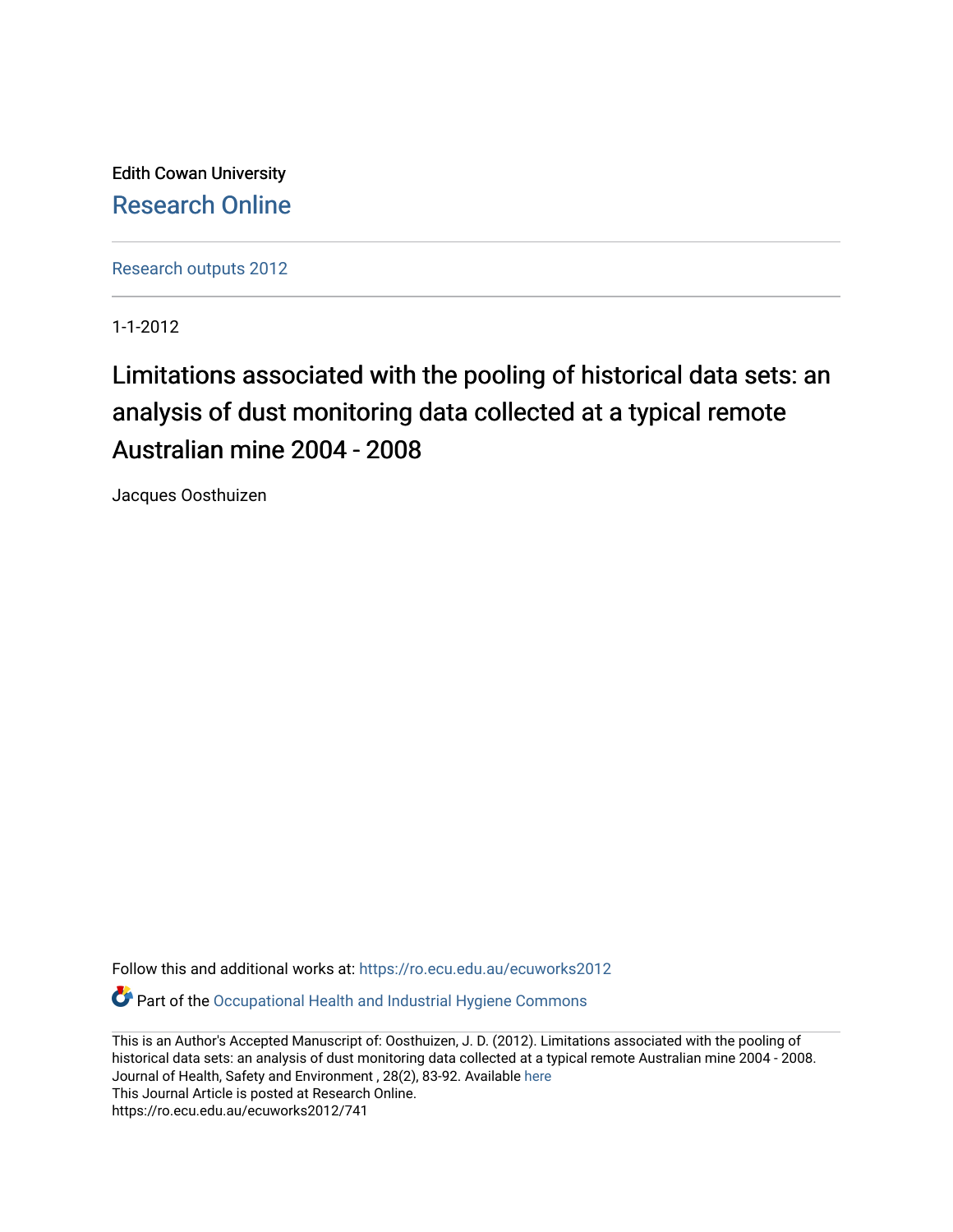## [¶28-221] Limitations associated with the pooling of historical data sets: an analysis of dust monitoring data collected at a typical remote Australian mine 2004 - 2008

Click to open document in a browser

Last reviewed: 18 October 2012

## J Oosthuizen

Jacques Oosthuizen (PhD), Edith Cowan University, School of Exercise, Biomedical and Health Sciences, Perth. Australia.

Address for correspondence: Dr Jacques Oosthuizen, Edith Cowan University, School of Exercise Biomedical and Health Sciences, 270 Joondalup Drive, Joondalup, WA 6027. j.oosthuizen@ecu.edu.au

#### Keywords: dust sampling, aggregate data, mining.

#### **Abstract**

Dust monitoring data collected over a period of 5 years at a remote Australian mine site were pooled in order to create a large data set for analysis. Results adjusted for a 12-hour shift were compared to exposure standards and 90% of the respirable and 97% of the inhalable dust samples were found to be within the exposure standards.

Median values appear to better describe exposures than the mean which is influenced by outliers. There was a declining trend in respirable dust results over time. However, inhalable dust levels remained fairly constant over the sampling period. Inhalable dust levels were higher during the winter, yet respirable dust was elevated in the spring.

Regulators need to work with practitioners in order to design dust monitoring protocols that address sampling limitations and assist mining operations to fulfil their obligations in terms of occupational hygiene monitoring and protection of their workers.

#### **Introduction**

Exposure surveillance in the workplace should be conducted in terms of systematic, ongoing pre-established protocols that are determined through the evaluation of current and historical occupational hygiene data. Exposure monitoring protocols should detail clearly what needs to be sampled and how samples should be collected. Sample collection handling and analysis needs to be conducted according to standardised methods that will ensure uniformity, thus enabling the comparison of data over time, particularly in situations

where samples are collected by more than one person. $1, 2$ 

Furthermore exposure standards utilised need to be valid and should provide adequate protection. In situations where people are emploved on a 12-hour shift for example, or in situations where they may be exposed to multiple agents, exposure standards may require adjustment. Details such as sample type (personal or area), sample duration (run time) and specification of the analytical methods used are also frequently lacking in historical data sets. Additional variations that may introduce bias include,

- the use of different sampling instruments
- use of incorrect filters with differing pore size
- · inaccurate instrument calibration
- inappropriate (non-random) selection of sampling days, shifts and people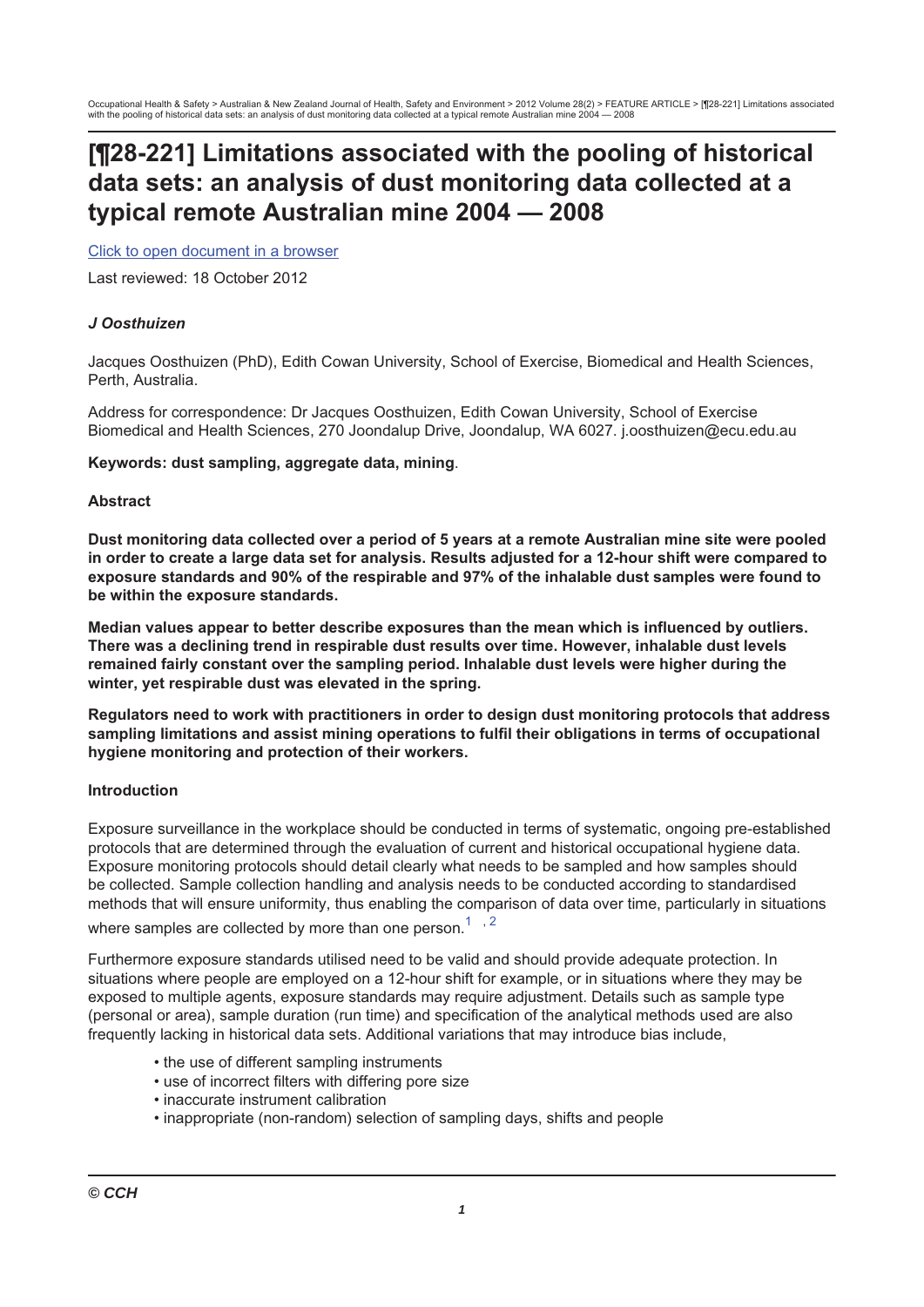- length of time and time of day sampled. Exposures can be overestimated if samples are collected for a short time period during high production, or underestimated if collected for a limited period that includes a lunch break
- . length of shift and appropriateness of the exposures standard or adjusted standard
- different sampling strategies, and different analytical methods.<sup>3</sup>,4,5

There are a variety of different devices that have been used for respirable dust monitoring over a number of years; these include impingers, konimeters and gravimetric methods. Although gravimetric sampling has been conducted for many decades, there were significant variations in methods used until these were standardised internationally in 2000. Previously open-faced filters were frequently used, thus comparison of respirable dust results over time can be problematic. An additional source of concern in epidemiological exposure assessment is the fact that dust surveys are normally conducted for occupational hygiene/ compliance testing rather than for epidemiological exposure assessment. Worst case scenario sampling is often conducted that may not provide a true reflection of the occupational exposures experienced within particular cohorts.<sup>4</sup>

In 2004 the Australian standard prescribing respirable dust sampling was updated to reflect trends internationally. The standard prescribed a gravimetric method utilising a cyclone elutriator. The sample flow rate was increased from 1.9 to 2.2 litres per minute for BCIRA and SIMPEDS cyclones and the Aluminium cyclone flow rate was set at 2.5 L/min. Samples are to be collected over a minimum period of four hours. thus comparisons of results collected prior to and after 2004 need to take this into account. In 2009 a further

revision of the standard was done; however, sample methodology remained unchanged.<sup>5</sup>

## Background and rationale for the review

It is usually difficult in an operational context, to gather the large numbers of measurements necessary to produce a high level of confidence in exposure data, particularly when there is significant variability in the results, or the mean exposure level is close to the exposure standard<sup>6</sup>.

Normal practice at the mine site where the data considered in this paper was obtained was to collect approximately 6–10 samples for every similar exposure group (SEG) and decisions regarding exposure assessment were thus based upon small sample sizes. The Occupational Safety and Health manager at the site in question was concerned that exposures in various areas of the operation had not been adequately quantified in the past and the objective of this review was to increase confidence in the data by compiling a large aggregate data set, thus enabling an analysis of trends over time and the development of a five-year sampling strategy.

This paper explores issues related to the aggregation of large data sets and in particular the limitations associated with subsequent analysis. Although a more detailed analysis for specific contaminants and similar exposure groups (SEGs) was performed, permission to publish these data was not granted. This review is restricted to a general discussion of aggregated respirable and inhalable dust results.

## **Methods**

All samples of airborne contaminants that had been collected at the mine site during the period 2004–2009

were pooled to create an MS Excel spreadsheet<sup>7</sup> consisting of 2,226 undifferentiated gravimetric dust results. Dust samples were collected by a variety of different people using different instruments and in some instances details related to date, shift, sample run time, filter type and exact location were not recorded. Samples were shipped to a National Association of Testing Authorities (NATA) approved laboratory for analysis.

The data set was filtered to differentiate between inhalable (792) and respirable samples (1,434), while 238 results were discarded as they were not identified as being either respirable or inhalable. A number of results had notes attached indicating problems that were encountered during sampling, such as damaged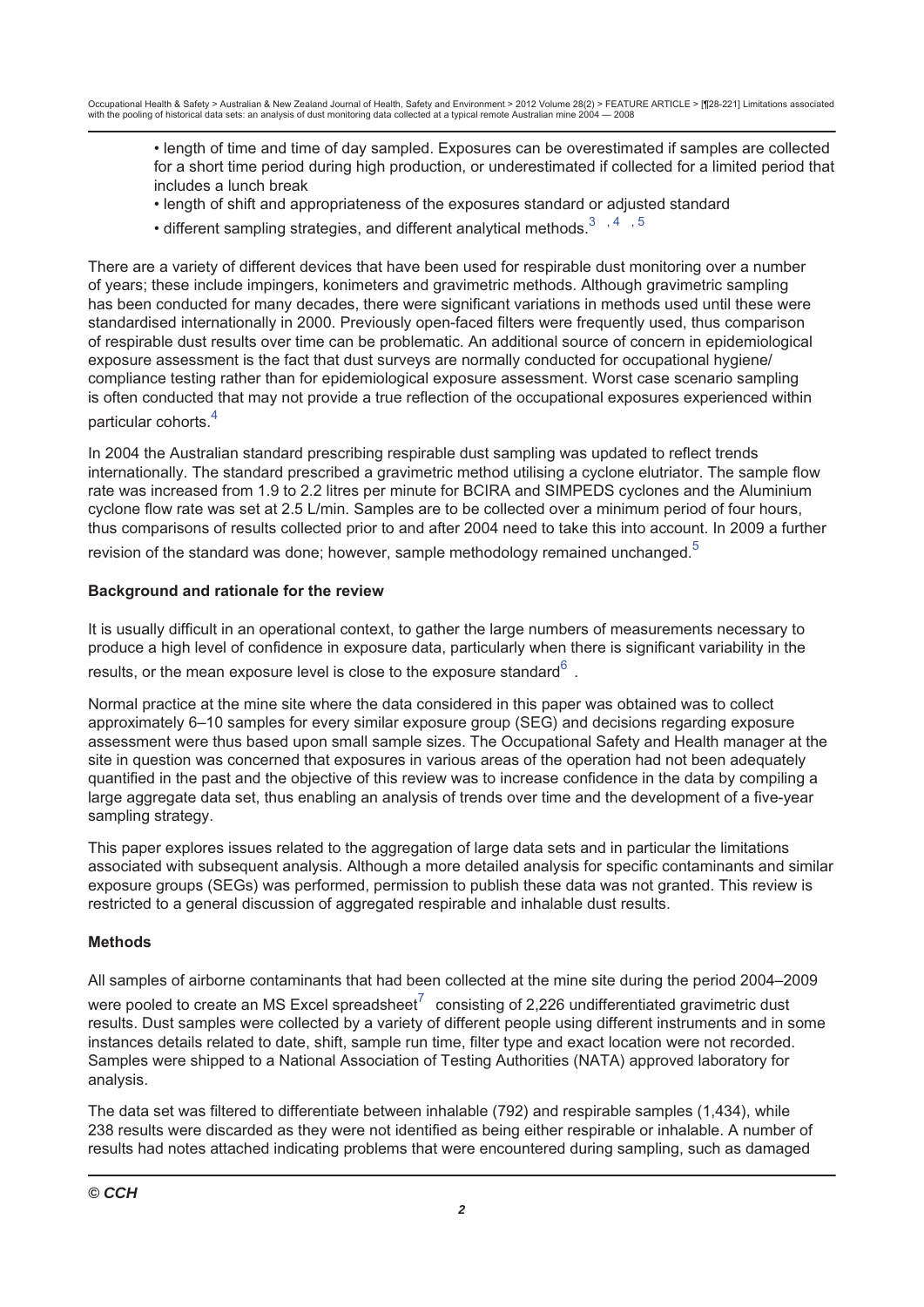filters or pumps cutting out. Furthermore, some samples were marked with one or more asterisks (\*) with no further explanation regarding the meaning of the \*. Results that were found to be below the level of detection were indicated with a < symbol. These results were manipulated by multiplying the level of detection by 0.7 in order to obtain a value that could be used for statistical analysis. Since the standard deviation for both

respirable and inhalable dust was less than 3, this factor (0.7), was deemed appropriate.  $6\overline{ }$ 

The two data sets were subsequently differentiated further in order to determine if there were seasonal variations in dust levels. Samples collected during May to August were classified as winter. September to November (spring), December to February (summer) and March & April were classified as autumn.

In an attempt to evaluate the effectiveness of dust suppression strategies implemented over time, the data sets were also differentiated according to the year samples were collected and these data were analysed to identify if there was variability over the six-year sampling period.

Dust sampling results were compared to the exposure standards published by Safe Work Australia.<sup>8</sup> These exposure standards were adjusted for a 12-hour shift to  $5mg/m<sup>3</sup>$  (inhalable) and 1.5 mg/m<sup>3</sup> (respirable), according to the Brief and Scala method.<sup>9</sup>

## **Results**

## **Respirable**

Respirable samples (n = 1434) had a mean value of 1.08 mg/m<sup>3</sup> and 10% of samples exceeded the exposure standard of 1.5 mg/m<sup>3</sup>. However, there were a few outliers in the data set that were not adequately explained other than being annotated with an (\*).

The maximum value of 250 mg/m<sup>3</sup> is unlikely to be accurate as are 11 values greater than 30 mg/m<sup>3</sup>. particularly since 97% of the results were below 5 mg/m<sup>3</sup>. Due to the vast discrepancy in the upper end of the range which is likely due to sampling errors, values above 30 mg/m<sup>3</sup> were deleted to create an adjusted data set. The adiusted mean value was reduced from 1.08 to 0.66 mg/m<sup>3</sup> as demonstrated in Table 1. It is interesting to note that the median and the mode remain unaffected at 0.2 and 0.07 mg/m<sup>3</sup> respectively and the median is in fact close to the adjusted mean value of 0.66 mg/m<sup>3</sup>. The mode appears to underestimate exposures: however, this result was influenced by the large proportion of samples found to be below the level of detection (31%), thus rendering the mode invalid as a measure of central tendency in this case.

## Inhalable

Fifty-three different dust levels were measured in a data set of 792 samples ranging from 0.07 mg.m<sup>-3</sup> to 111.4 mg.m<sup>-3</sup>. The majority of the results (79%) were below 1 mg.m<sup>-3</sup> and 96% of samples were below the exposure standard of 5 mg/m<sup>3</sup>. However, there were some results that were extremely high and not likely to be correct. For example there were eight results between 30 and 33 mg/m<sup>3</sup> and two above 110 mg/m<sup>3</sup>. When these 10 outliers are removed from the data set the adjusted mean is reduced from 1.31 to 0.84, increasing compliance to 97%. The adjusted mean is also much closer to the median value of 0.2, while the mode appears to underestimate the true exposure at 0.07; again this is related to the large number of samples below the level of detection (32%) (see Table 1).

|               |      |                                             |      |           | $1.4810$ $117$ $1991$ $09410$ and $0411$ $0111$ $0111$ |                                    |                           |      |       |
|---------------|------|---------------------------------------------|------|-----------|--------------------------------------------------------|------------------------------------|---------------------------|------|-------|
| <b>Sample</b> |      | Min mg/m <sup>3</sup> Max mg/m <sup>3</sup> | Mean | <b>SD</b> | 95% CI                                                 | <b>Median</b><br>mq/m <sup>3</sup> | Mode<br>mq/m <sup>3</sup> | N    | % OES |
| Respi-rable   | 0.04 | 250                                         | 1.08 | 7.37      | $0.95 - 1.21$                                          | 0.2                                | 0.07                      | 1434 | 10    |

## Table 1: Aggregate dust sampling results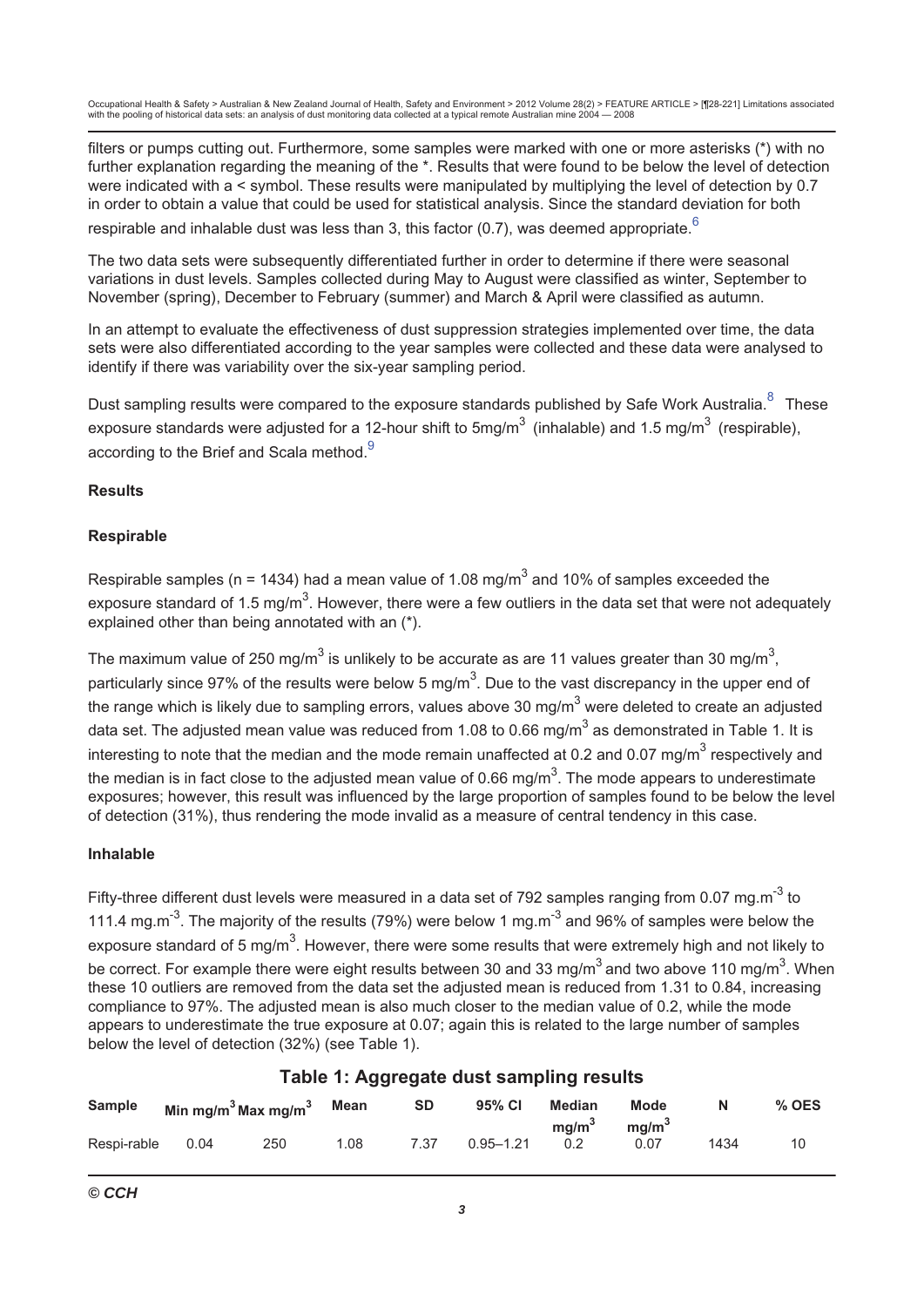|             | 0.04 |       | 0.66 | 1.78 | $0.63 - 0.69$ | 0.2 | 0.07 | 1422 |  |
|-------------|------|-------|------|------|---------------|-----|------|------|--|
| Inhale-able | 0.07 | 111.4 | 1.31 | 6.42 | 1.16–1.46     | 0.2 | 0.07 | 792  |  |
|             | 0.07 | 18    | 0.84 | 2.17 | 0.79–0.89     | 0.2 | 0.07 | 782  |  |

% OES - percentage over exposure standard

#### **Seasonal variation**

Data for both inhalable and respirable dust were further analysed in order to determine if there was any detectable seasonal variation in dust levels (Table 2). Sixty-eight respirable samples were excluded from the analysis as dates of collection were not specified. These samples had a mean value of 0.45 (SD 1.24, CI 0.79–1.69), a maximum of 9.9 mg/m<sup>3</sup> and 3% of these samples exceeded the exposure standard. Respirable dust levels measured during spring, the driest month ( $n = 201$ ) were significantly higher ( $p = 0.005$ ) than for the other seasons combined with a mean value of 1.15 mg/m<sup>3</sup> (SD 3.03, CI 1.29–1.01).

## Table 2: Seasonal variation in respirable dust levels

| <b>Season</b> | Min mg/m <sup>3</sup> Max mg/m <sup>3</sup> |     | Mean<br>mg/m <sup>3</sup> | <b>SD</b> | 95% CI        | <b>Median</b><br>ma/m <sup>3</sup> | Mode<br>mg/m <sup>3</sup> | N   | % OEL |
|---------------|---------------------------------------------|-----|---------------------------|-----------|---------------|------------------------------------|---------------------------|-----|-------|
| Autumn        | 0.07                                        | 18  | 0.74                      | 2.15      | $0.66 - 0.82$ | 0.2                                | 0.07                      | 354 |       |
| Winter        | 0.04                                        | 6.1 | 0.63                      | 1.01      | $0.58 - 0.68$ | 0.2                                | 0.07                      | 199 | 13    |
| Spring        | 0.07                                        | 23  | 1.15                      | 3.03      | $1.29 - 1.01$ | 0.07                               | 0.07                      | 201 | 17    |
| Summer        | 0.07                                        | 14  | 0.49                      | 1.01      | $0.46 - 0.52$ | 0.2                                | 0.04                      | 600 |       |

% OES - percentage over exposure standard

Results for inhalable dust, stratified by season, are presented in Table 3; 49 results were excluded as the date of sampling was not recorded. The discarded samples had a mean value of 0.29 mg/m<sup>3</sup> (SD 0.47, CI 0.24–0.34), and a maximum value of 1.3 mg/m<sup>3</sup>.

## Table 3: Seasonal variation in inhalable dust levels

| <b>Season</b> |      | Min mg/m <sup>3</sup> Max mg/m <sup>3</sup> | Mean<br>mg/m <sup>3</sup> | <b>SD</b> | 95% CI        | <b>Median</b><br>mg/m <sup>3</sup> | <b>Mode</b><br>mg/m <sup>3</sup> | N  | $%$ OEL |
|---------------|------|---------------------------------------------|---------------------------|-----------|---------------|------------------------------------|----------------------------------|----|---------|
| Aut           | 0.07 | 0.2                                         | 0.09                      | 0.04      | $0.08 - 0.1$  | 0.07                               | 0.07                             | 26 |         |
| Win           | 1.4  | 16                                          | 3.74                      | 3.48      | $3.49 - 3.99$ | 2.2                                | 1.4                              | 90 | 18      |
| Spr           | 0.2  | 0.2                                         | 0.2                       |           |               | 0.2                                | 0.2                              | 20 |         |
| Sum           | 0.2  | 1.2                                         | 0.48                      | 0.27      | $0.47 - 0.49$ | 0.4                                | 0.2                              | 35 |         |
|               |      |                                             |                           |           |               |                                    |                                  |    |         |

% OES - percentage over exposure standard

#### **Annual trends**

Respirable and inhalable dust data were analysed separately for each year in order to determine if there were any detectable variations over time. A total of 49 results were excluded as the year of sampling was not specified.

Respirable dust results over the six-year period appear to show a declining trend. The mean results of 2004 and 2005 are significantly higher than in subsequent years ( $p = 0.03$ ). However, in 2008, levels were again elevated to 0.98 mg/m<sup>3</sup> (Figure 1).

#### Figure 1: Mean respirable dust levels for 2004-2009

**MS 1248 Fig1**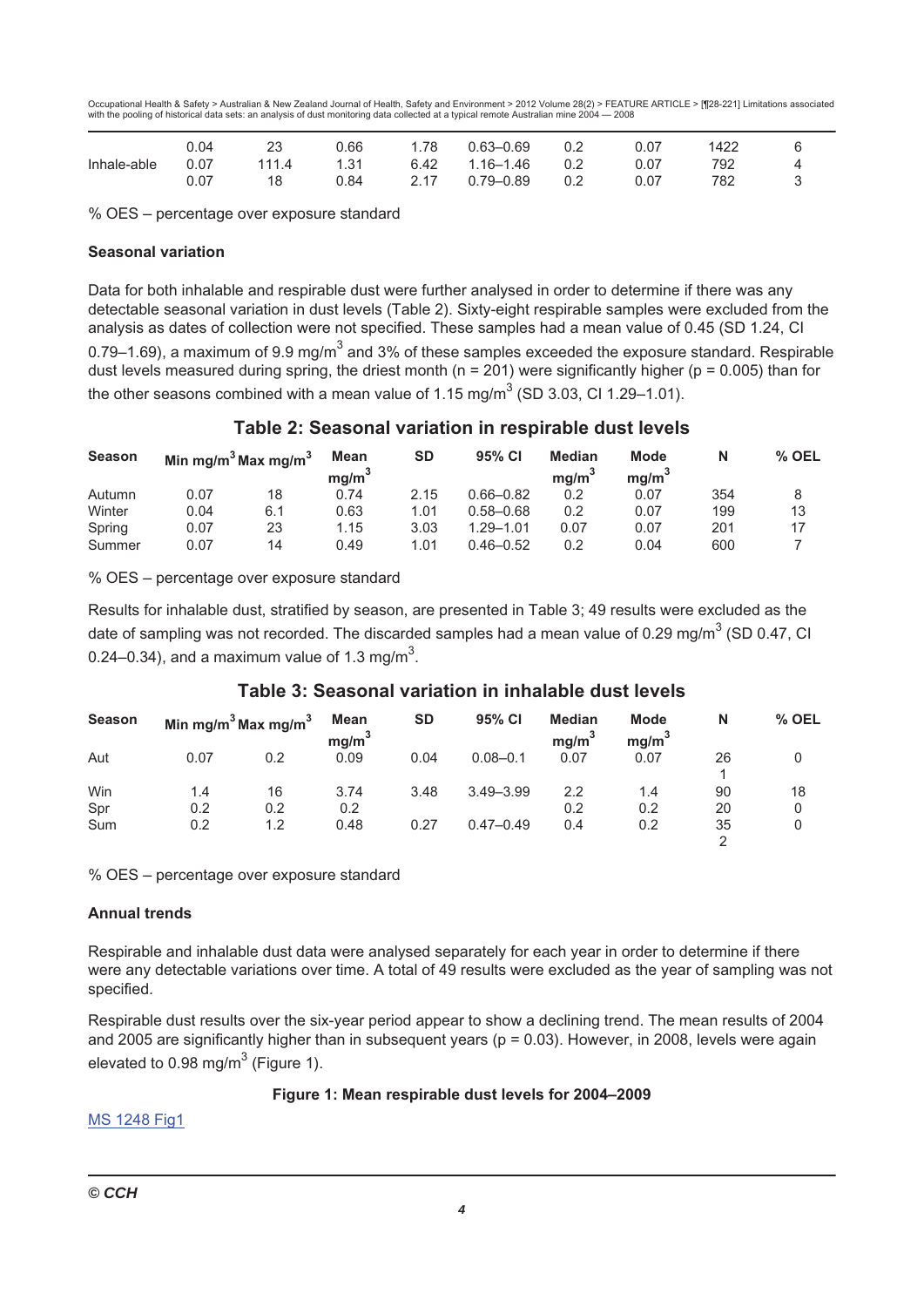Mean inhalable dust levels remain fairly constant for the period 2005 to 2009 (Figure 2)

## Figure 2: Mean annual inhalable dust results (2005-2009 - no data for 2004)

## **MS 1248 Fig2**

## **Discussion**

Ideally, occupational hygiene sampling strategies should be based upon random sampling techniques. True random sampling includes more than the mere selection of workers to be included in a survey. Technically the sampling strategy should also include random selection of days of the year and work shift sampled. Typical remote mining operations normally have dynamic workplaces causing exposures to fluctuate throughout a normal work day or at certain stages of production and maintenance cycles. One of the ways to overcome the potential errors or uncertainty surrounding exposure data is to take many more samples. Due to cost and time constraints this is usually not a viable option in the short-term. The next best alternative is to aggregate data that has been collected over a long period of time and to do an analysis of the larger data set $<sup>1</sup>$ </sup>

Historical data is frequently collected by different people over time, leading to uncertainty associated with possible variations in the sampling methods, instruments and analytical techniques used, as well as in data interpretation. One of the most significant sources of variation is the treatment of samples below the level of detection, particularly since a large portion of the results fall into this category. It is therefore important that industries should adopt standard sampling and reporting protocols that should be subjected to external peer review in order to ensure scientific rigour. Samples collected in an industrial setting over a long period of time can contribute significantly to knowledge related to worker exposures and can be linked to health surveillance data thus allowing for occupational epidemiological evaluations.

From a regulatory perspective this study site appears to be reasonably compliant. However, there are a number of limitations typical of historical data analysis that make interpretation of the results problematic. Many different people had been responsible for the collection of dust samples over the six-year period, thus there was not much uniformity in the way results were recorded and presented. Many of the data sets were incomplete and lacked information related to date of sampling, specific area where samples were collected, run time, flow rates, filter types, analytical procedures, problems encountered during sampling, sample method (respirable/inhalable), equipment used and calibration details. It is important to note that the prescribed flow rate for respirable dust monitoring changed during this six-year period and the point at which the new flow rate was adopted is not clear.<sup>1</sup>

## Aggregate data

More than 2,000 dust samples were deemed acceptable for inclusion in a historical analysis ( $n = 2,204$ ). Respirable dust ( $n = 1.422$ ) with a mean value of 0.66 mg/m<sup>3</sup>, was compared to the 12-hour adjusted exposure standard of 1.5 mg/m<sup>3</sup>. Due to a number of reasonable high results the range of values (0.04– 23) was wide. The standard deviation (SD) was 1.78 and 95% confidence interval (CI) 0.63-0.69. Overall compliance in terms of the exposure standard was reasonably good (94%).

The inhalable dust ( $n = 782$ ) samples had a mean value of 0.84mg/m<sup>3</sup> which is well below the 12-hour shift adiusted exposure standard of 5 mg/m<sup>3</sup>. However, the range was wide due to a small number of high values (range from 0.07 to 18). The SD was 2.17 and the CI (0.79-0.89) with 97% of samples being lower than the exposure standard.

On the whole, dust monitoring results at the sample location appear to be acceptable. It is probable that the majority of the exceedences were associated with specific tasks during maintenance or shutdown. It was reported anecdotally that targeted "worst case scenario" sampling during specific maintenance "shutdown"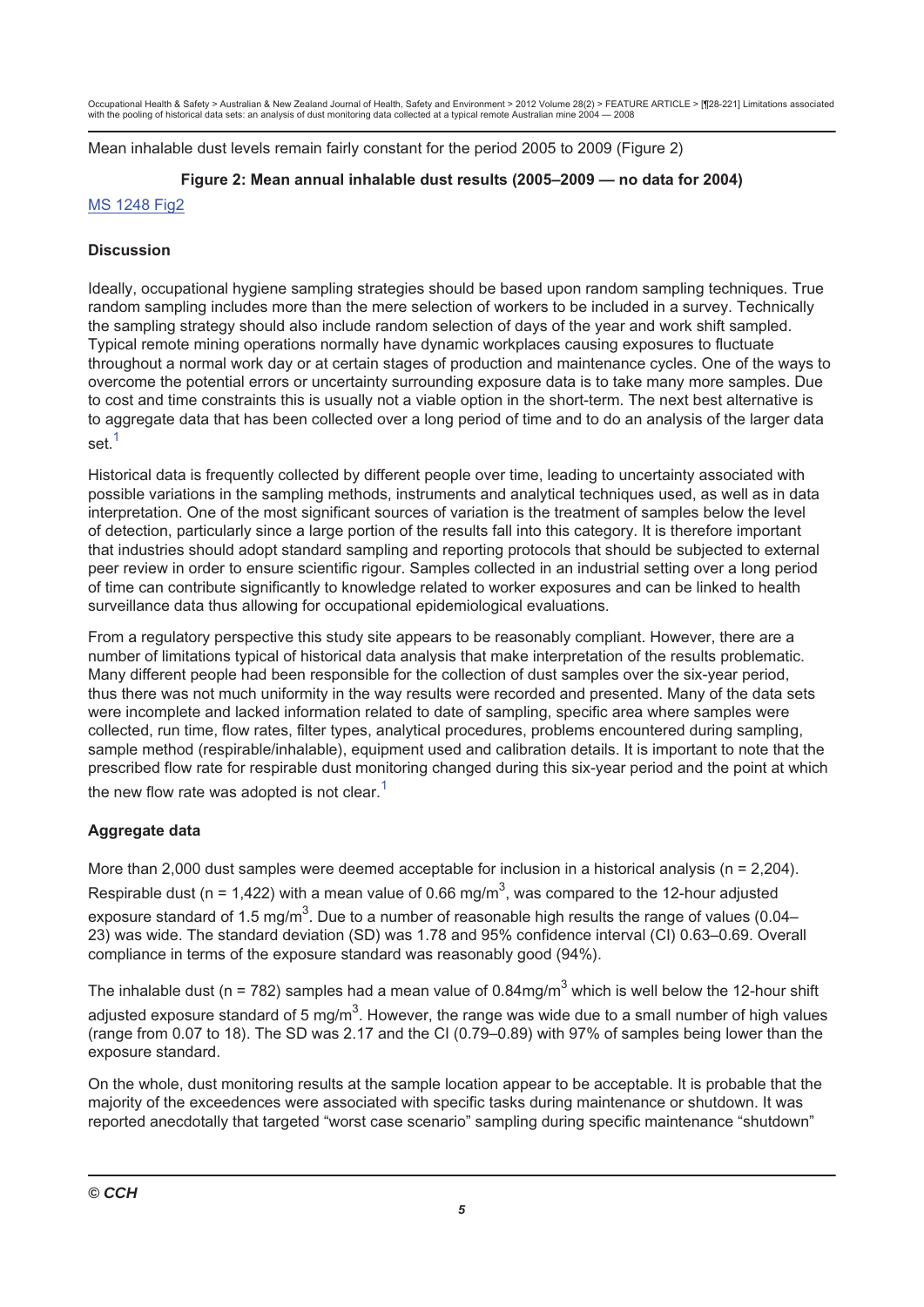procedures had been conducted at this operation over the years and employees were required to wear dust masks during shutdowns; these results were incorporated into the aggregate data set.

#### **Seasonal variation**

The mine site is located in an arid region with naturally occurring (red dirt) dust during dry windy periods; this situation is exacerbated by the mining activities. Long-term rainfall data sourced from the Australian Bureau of Meteorology.<sup>10</sup> weather station closest to the mine are summarised in Table 4.

## Table 4: Summary of average seasonal rainfall in the region for the last 30 years

| Autumn | <b>Winter</b> | Spring | <b>Summer</b> |
|--------|---------------|--------|---------------|
| 43 mm  | 62 mm         | 40 mm  | 127 mm        |

Respirable dust levels measured during spring, the driest month ( $n = 201$ ) were significantly higher ( $p =$ 

0.005) than for the other seasons combined with a mean value of 1.15 mg/m<sup>3</sup> (SD 3.03, CI 1.29–1.01). The greatest number of exceedences of the exposure standard also occurred during the spring (17%) and it is possible that dry windy conditions contributed to this finding.

Inhalable dust ( $n = 90$ ) was significantly elevated during the winter ( $p = 0.0006$ ) with a mean value of 3.74 mq/m<sup>3</sup> (SD 3.48, Cl 3.49-3.99) and 18% exceedences of the exposure standard.

#### **Annual trends**

Respirable dust results over the six-year period appear to show a declining trend. The mean results of 2004 and 2005 are significantly higher than in subsequent years ( $p = 0.03$ ). However, in 2008, levels were again elevated to a mean of 0.98 mg/m<sup>3</sup>.

Mean inhalable dust levels remain fairly constant for the period 2005 to 2009. Exceedences of the exposures standard were 0% (2005 and 2009), 3% (2006 and 2008) and 6% in 2007.

Across all the sub-groups analysed both the median and the mode were lower than the mean values (Table 5). In this data set the mean and median values are closely correlated ( $r = 0.88$ ), while correlation between the mean and the mode is positive but not at strong  $(r = 0.79)$ . The median and mode are more closely correlated at  $(r = 0.89)$ .

The median may be a useful descriptor of average exposures in the workplace over time as it is not influenced by the outliers on the upper end of the data set and it is a frequently used measure of central tendency in respirable dust surveys.<sup>11</sup>, <sup>12</sup>, <sup>13</sup> Mode may underestimate exposures as most results were at the lower end of the scale, or below the level of detection, thus these were the most commonly occurring values.

| Table 5: Comparison between mean median and mode as a descriptor of exposure |  |  |  |
|------------------------------------------------------------------------------|--|--|--|
|                                                                              |  |  |  |

| Data set             | <b>Mean</b> | <b>Median</b> | <b>Mode</b> |
|----------------------|-------------|---------------|-------------|
| Aggregate Respirable | 0.66        | 0.2           | 0.07        |
| Aggregate Inhalable  | 0.84        | 0.2           | 0.07        |
| Seasons              | 0.74        | 0.2           | 0.07        |
| Respirable           | 0.63        | 0.2           | 0.07        |
|                      | 1.15        | 0.07          | 0.07        |
|                      | 0.49        | 0.2           | 0.04        |
| Seasons              | 0.09        | 0.07          | 0.07        |
| Inhalable            | 3.74        | 2.2           | 1.4         |
|                      | 0.2         | 0.2           | 0.2         |
|                      | 0.48        | 0.4           | 0.2         |
| Annual               | 1.15        | 0.1           | 0.5         |
| Respirable           | 1.27        | 0.4           | 0.07        |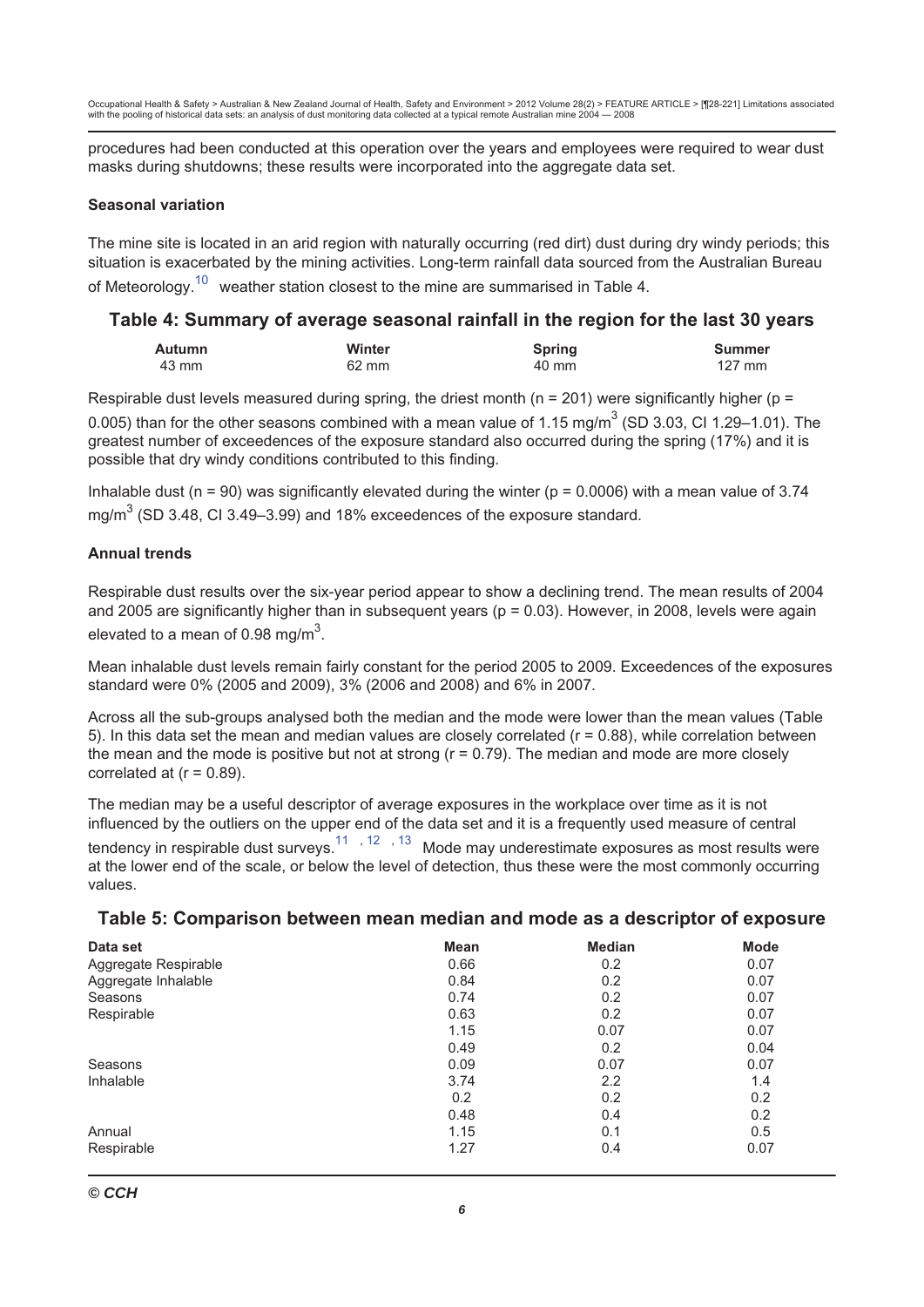|           | 0.66         | 0.1        | 0.07         |
|-----------|--------------|------------|--------------|
|           | 0.32<br>0.98 | 0.1<br>0.2 | 0.07<br>0.07 |
|           | 0.4          | 0.2        | 0.07         |
| Annual    | 1.2          | 0.6        | 0.07         |
| Inhalable | 0.73         | 0.2        | 0.07         |
|           | 1.12         | 0.3        | 0.2          |
|           | 0.89         | 0.5        | 0.2          |
|           | 1.05         | 0.9        | 0.9          |

## **Conclusion**

The impact of climatic conditions (dry windy conditions and dust storms) on occupational dust samples is not known. However, it is likely that respirable dust levels are influenced by weather conditions. Mining activities will exacerbate the amount of windblown dust and it may be necessary to survey dust levels prior to the commissioning of new mine sites in order to establish naturally occurring baseline data. This would be particularly significant where communities reside in close proximity to proposed mining developments in order to quantify the relative contribution of the mining operation to overall dust exposure in the area. In any event, from an occupational health and safety perspective workers need to be protected adequately from exposures at their place of employment irrespective of the source.

The analysis of annual aggregated dust levels over time can provide a useful measure of the efficiency of dust suppression controls and as such it could be an important tool for use by regulators and practitioners. The problem with this particular data set is that sampling was conducted at different times of the year for each year, and particularly during shutdowns, thus making direct comparisons of annual data problematic. If this approach is to be effective the annual dust monitoring protocols should be repeated each year to be more closely related in terms of time of the year sampled, with rainy days and dust storm conditions clearly highlighted for separate analysis and comparison.

A significant limitation of long-term monitoring in remote locations appears to be related to the high turnover of staff and lack of continuity in implementing a long-term scientifically valid sampling protocol. There is generally a lack of clearly described sampling methods, areas and techniques.

Regulators need to work with practitioners in order to assist mining operations to design sampling protocols that will:

- protect workers
- address limitations highlighted in this review
- contribute to exposure profiling data of occupational cohorts for epidemiological purposes, and
- fulfil statutory obligations.

Good record-keeping and communication during handover of duties is an essential requirement for the success of a valid sampling program that can be used to quantify exposures from an epidemiological perspective.

#### **References**

|  | - - |  |
|--|-----|--|
|  |     |  |

1 Oosthuizen, J. Introduction to occupational hygiene monitoring for technicians. Lulu Enterprises Inc, USA 2006, pp 8-12.

 $\overline{2}$ Vincent JH. Werner MA. Critical evaluation of historical occupational aerosol exposure records: Applications to Nickel and Lead. Annals of Occupational Hygiene 2003; 47(1): 49–59.